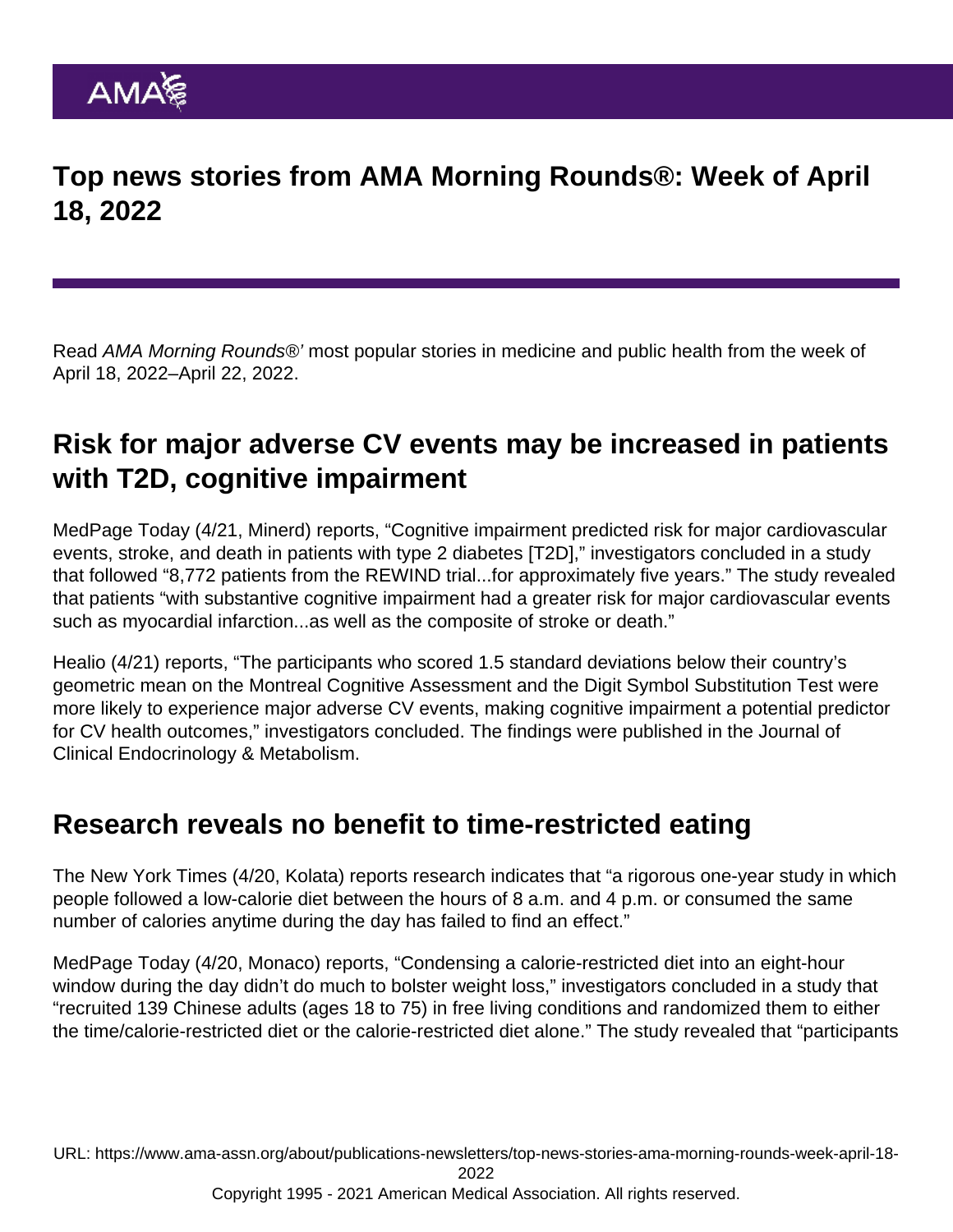with obesity who followed a time-restricted diet in addition to calorie restriction didn't lose a significantly greater amount of weight compared with individuals who adhered to a calorie-restricted diet alone." The [findings](https://www.nejm.org/doi/full/10.1056/NEJMoa2114833) were published in the New England Journal of Medicine.

# Hospitalization rates for unvaccinated children twice as high during Omicron surge

The [New York Times](https://www.nytimes.com/2022/04/19/health/omicron-unvaccinated-children.html) (4/19, Mueller) reports, "Unvaccinated children from 5 to 11 years old were hospitalized with COVID at twice the rate of vaccinated children during the winter Omicron variant surge, the Centers for Disease Control and Prevention reported on Tuesday." Furthermore, the [study,](https://www.cdc.gov/mmwr/volumes/71/wr/mm7116e1.htm?s_cid=mm7116e1_w) "based on data from hospitals serving about 10% of the U.S. population across 14 states, also offered some of the strongest evidence to date that racial disparities in childhood vaccination might be leaving Black children more exposed to severe illness from COVID."

[Reuters](https://www.reuters.com/business/healthcare-pharmaceuticals/unvaccinated-children-hospitalized-twice-rate-during-omicron-surge-us-study-2022-04-19/) (4/19, Khandekar) reports the study found that "for every 100,000 unvaccinated children in the age group, 19.1 per were hospitalized with COVID-19 between mid-December and late February, compared with 9.2 per 100,000 vaccinated kids."

## Research: MS severity may be tied to geographic latitude

[MedPage Today](https://www.medpagetoday.com/neurology/multiplesclerosis/98265) (4/18, George) reports, "Severity of multiple sclerosis (MS) was linked with geographic latitude," investigators concluded. The observational study revealed that "among 46,000 MS patients living in temperate zones, more severe disease was seen in those who lived above 40° latitude," with the "association...driven mainly, but not exclusively, by ultraviolet B (UVB) radiation exposure contributing to both MS susceptibility and severity." The [findings](https://n.neurology.org/content/early/2022/04/11/WNL.0000000000200545) were published online in the journal Neurology.

#### Many Americans reportedly lack access to test-to-treat program

[Kaiser Health News](https://khn.org/news/article/test-to-treat-biden-covid-failing-patients-pharmacies-cvs/) (4/15, Recht) reported the Biden administration's "'test-to-treat' program, announced in March, is meant to reduce [COVID-19] hospitalizations and deaths by quickly getting antiviral pills to people who test positive," yet, "even as cases rise again, many Americans don't have access to the program." Large swaths of the U.S. "had no test-to-treat pharmacies or health centers listed as of April 14. And the website of the largest participant, CVS, has significant technical issues

URL: [https://www.ama-assn.org/about/publications-newsletters/top-news-stories-ama-morning-rounds-week-april-18-](https://www.ama-assn.org/about/publications-newsletters/top-news-stories-ama-morning-rounds-week-april-18-2022) [2022](https://www.ama-assn.org/about/publications-newsletters/top-news-stories-ama-morning-rounds-week-april-18-2022)